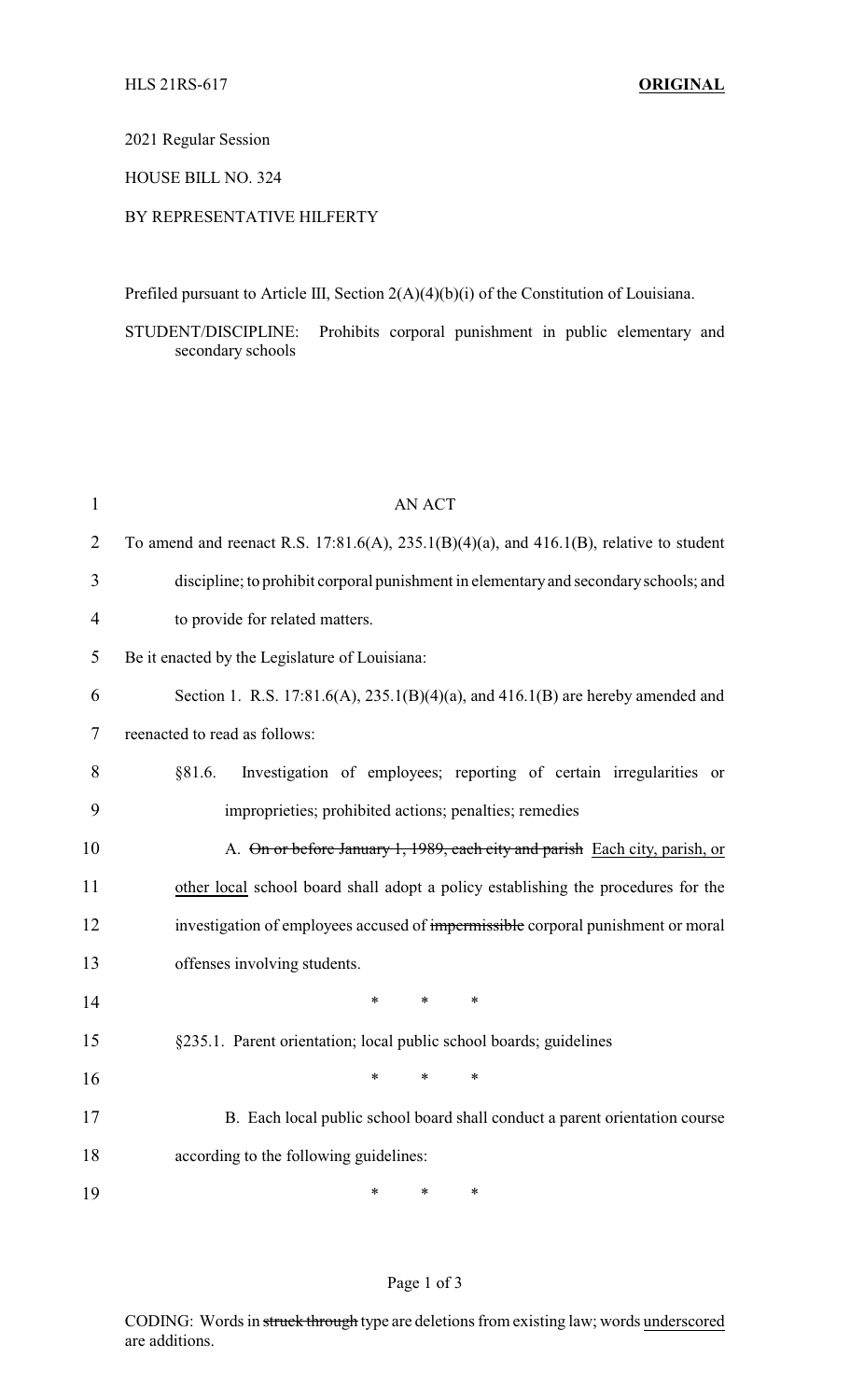| 1              | (4) At the parent orientation meeting, the school board or its representative                     |
|----------------|---------------------------------------------------------------------------------------------------|
| $\overline{2}$ | shall provide each parent or guardian a copy of and shall explain school board                    |
| 3              | policies which:                                                                                   |
| 4              | (a) Govern the discipline of students, including but not limited to corporal                      |
| 5              | punishment, detention, suspension, and expulsion of students.                                     |
| 6              | *<br>$\ast$<br>∗                                                                                  |
| 7              | §416.1. Discipline of pupils; additional disciplinary authority                                   |
| 8              | $\ast$<br>$\ast$<br>∗                                                                             |
| 9              | $B(1)(a)$ The use of any form of corporal punishment is prohibited in any                         |
| 10             | public elementary or secondary school.                                                            |
| 11             | (2) Corporal punishment means using physical force to discipline a student,                       |
| 12             | with or without an object. Corporal punishment includes hitting, paddling, striking,              |
| 13             | spanking, slapping, or any other physical force that causes pain or physical                      |
| 14             | discomfort.                                                                                       |
| 15             | $\left(\frac{1}{2}\right)$ (3) Corporal punishment does not include:                              |
| 16             | $\overrightarrow{(t)}$ (a) The use of reasonable and necessary physical restraint of a student to |
| 17             | protect the student, or others, from bodily harm or to obtain possession of a weapon              |
| 18             | or other dangerous object from a student.                                                         |
| 19             | $(ii)(b)$ The use of seclusion and restraint as provided in R.S. 17:416.21.                       |
| 20             | $(2)$ The governing authority of a public elementary or secondary school shall                    |
| 21             | have discretion with respect to the use of corporal punishment; however, no form of               |
| 22             | corporal punishment shall be administered to a student with an exceptionality,                    |
| 23             | excluding gifted and talented, as defined in R.S. 17:1942 or to a student who has                 |
| 24             | been determined to be eligible for services under Section 504 of the Rehabilitation               |
| 25             | Act of 1973 and has an Individual Accommodation Plan. Each governing authority                    |
| 26             | of a public elementary or secondary school shall adopt such rules and regulations as              |
| 27             | it deems necessary to implement and control any form of corporal punishment in the                |
| 28             | schools under its jurisdiction.                                                                   |
| 29             | ∗<br>∗<br>∗                                                                                       |

# Page 2 of 3

CODING: Words in struck through type are deletions from existing law; words underscored are additions.